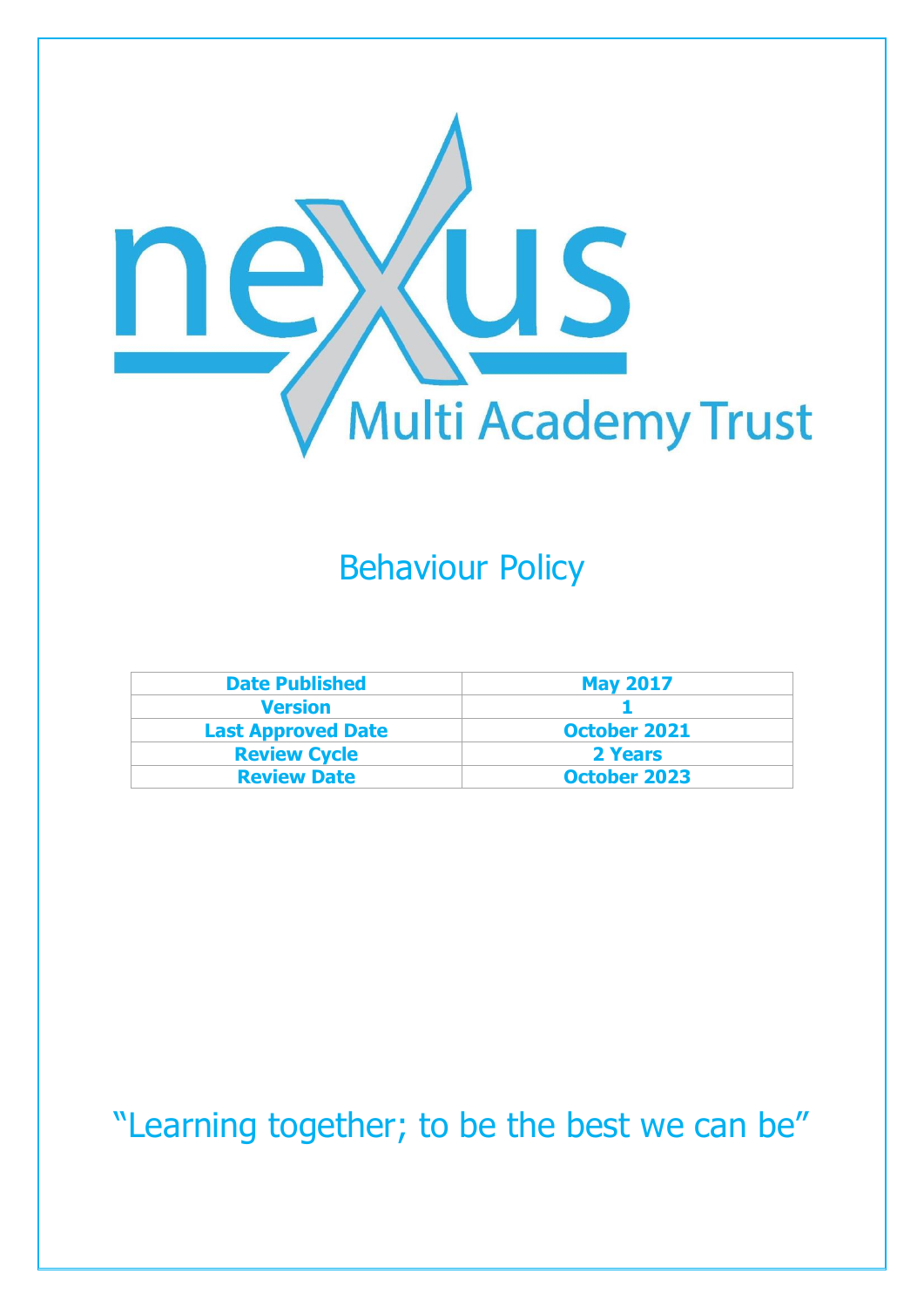

# 1. Scope

1.1.This policy is applicable to all schools and settings within Nexus Multi Academy Trust as the overarching policy for how Behaviour Management and the use of Restrictive Physical Intervention is applied and administered on each site. However, all sites will have their own local policy statements and procedures, specific to their local context.

### 2. Purpose

- 2.1. This behaviour policy is of paramount importance to the effectiveness of behaviour management. It is a practical document which includes clear guidelines for staff on practice and procedures relating to any incidence of behaviour within school. It follows guidelines set out in the following documents:
- The Education and Inspections Act (2006) sections 89 and 93;
- **Behaviour and Discipline in Schools: Advice for Head teachers and school staff** (January 2016);
- **Physical interventions: a policy framework**
- **Positive and proactive care: reducing the need for restrictive physical** interventions (2014)
- **Equality Act (2010) part 6, chapter 1**
- **Ensuring quality services**
- **School teachers pay and conditions**
- **Guidance on the use of restrictive physical interventions for pupils with severe** behavioural difficulties
- Use of reasonable force (2013)

### 3. Functions of Behaviour

- 3.1. All staff should aim to understand the purpose of each individual's behaviour. When trying to understand this we must be aware of our own personal experiences and viewpoints and that these are not necessarily shared by the pupils we work with.
- 3.2. The function of the behaviour may be linked to a particular syndrome or disability and therefore we must ensure we do not discriminate against a child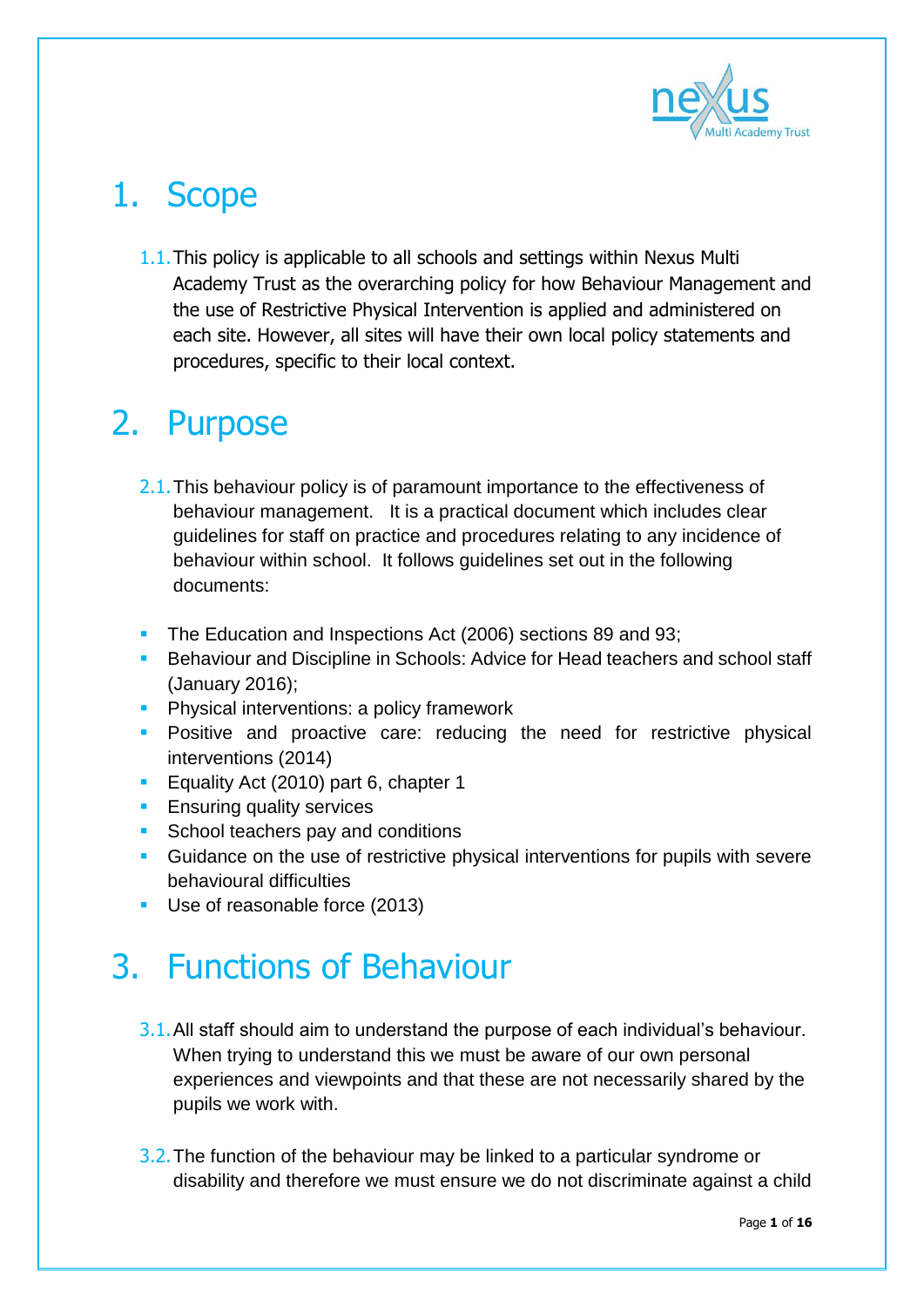

when dealing with these. For some pupils the function may be very difficult to discover, often for pupils with ASC it may be linked to a sensory integration difficulty. Consequences should be linked to the individual's behaviour and level of understanding. What is a negative consequence for one pupil may be a reward for another and this should be carefully considered.

3.3. The consequences for behaviour should be outlined on the pupil's behaviour plan (see recording and reporting). It is important to recognise that positive consequences can also be reinforced.

#### 4. Good Behaviour at School

- 4.1.All adults have a responsibility to set a good example by modelling appropriate behaviours wherever they are in the school and whatever they are doing. Modelling ideal and expected behaviours will provide our learners with a positive model on which they can base their own actions.
- 4.2.The Nexus Behaviour Leads Network have developed Guiding Principles which provide an over-arching ethos within all Nexus settings:
	- 4.2.1. Trust academies use a restorative approach.
	- 4.2.2. Trust academies use a consistent approach.
	- 4.2.3. Trust academies model positive behaviour.
	- 4.2.4. Trust academies acknowledge that behaviour is a form of communication.
	- 4.2.5. Trust academies acknowledge that every day is a new day.
	- 4.2.6. Trust academies are a safe place to make mistakes.
	- 4.2.7. We are teaching our students to become functioning members of society.

#### 4.3.**Encouraging Good Behaviour**

4.3.1. At Nexus we aim to encourage good behaviour by:

- **Offering every child and their family support to ensure every child feels safe** and cared for. Each class team will strive to build relationships with families as well as to liaise with professionals in achieving the best outcomes for each learner .
- Modelling, explaining and forming class rules alongside learners to offer them ownership of their rules.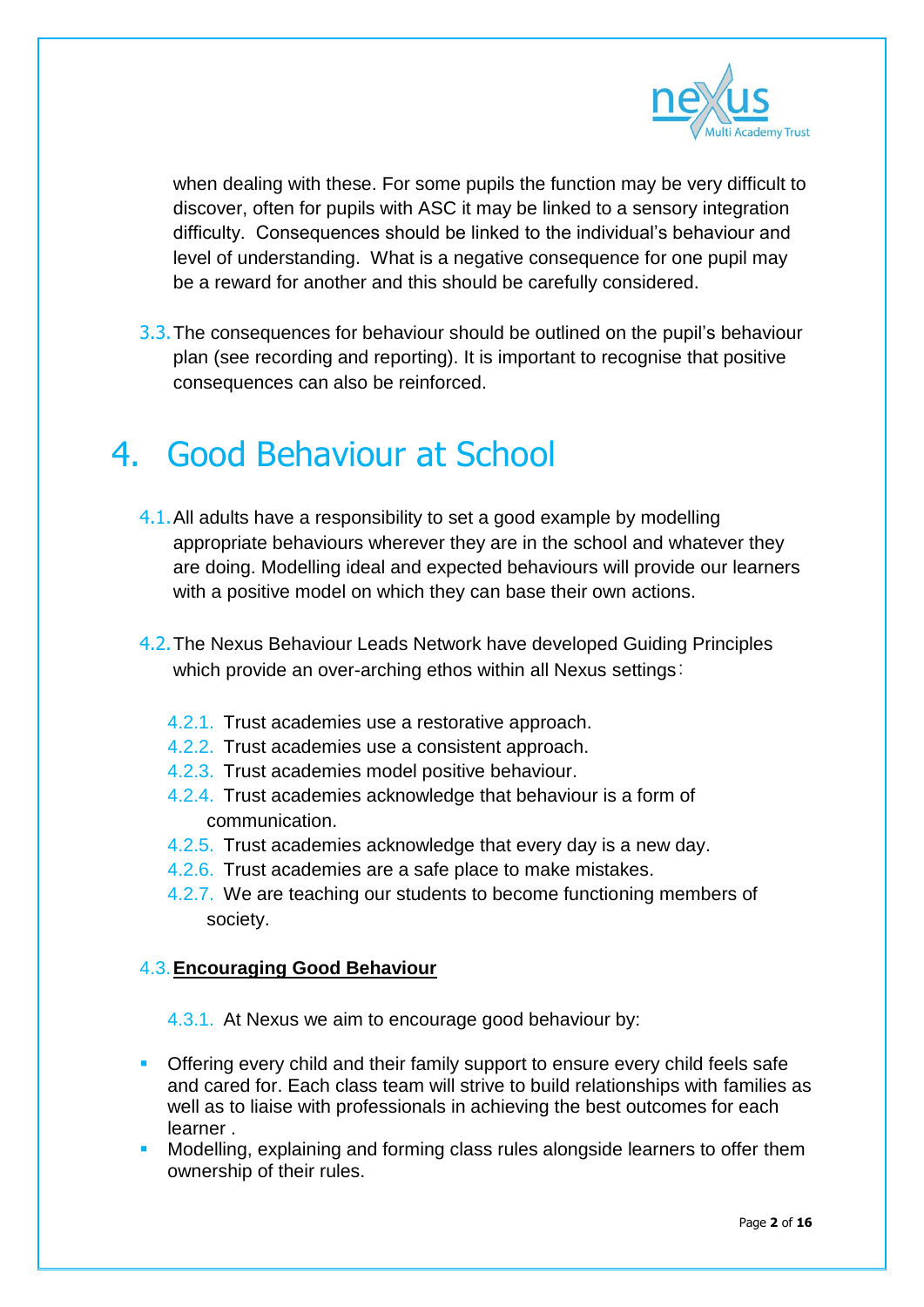

- **Ensuring we deliver an "Emotionally Literate" curriculum where self-esteem** and self- control are fostered in order to enable our learners to become more socially and educationally successful.
- Addressing any incidents of bullying (to read in conjunction with Anti Bullying Policy).
- **Talking with children about the decisions which affect them so they are aware** of, and can take ownership of what will happen.
- Adopting a child centred, personalized curriculum which includes a "Total Communication" approach and that encompasses all learning styles.
- **Recognising, acknowledging, reaffirming and celebrating when learners show** expected behaviour in all areas of their school life.
- **Encouraging learners to be responsible and to take responsibility for all they** do.
- Celebrating our successes, no matter how small they may be and in a way which acknowledges and celebrates the significant successes of every child.
- **Rewarding good behaviour through the use of rewards which have been** personalised so they are meaningful to each learner.
- Holding assemblies / events where success can be shared and celebrated.
- **Ensuring any criticism is constructive and fair with the overall focus being one** of "making a good choice" or "making the correct decision".
- **Making sure we are fair and consistent both in what we ask of and expect** from our learners according to his or her individual needs.
- Recognising opportunities for learners to improve their behaviour in a positive manner.
- Planning and organising the classroom and curriculum so that learners are interested and involved in their work.
- **Ensuring transition times are well thought through planned accordingly and** communicated with learners in a sensitive manner.
- Communicating with parents in order to celebrate children's successes and help them further improve their behaviour.
- Engaging with the services offered by the outside agencies to support families in encouraging positive behaviour and the setting of boundaries.

#### 4.4.**De-Escalation**

4.4.1. De-escalation is used to describe how we would reduce the level or intensity of a given behaviour and it accounts for a considerable part of behaviour management at Nexus. Staff develop excellent working relationships with pupils and have in depth knowledge about their needs through collecting and sharing relevant information. Staff observe pupil's behaviour and aim to intervene early using tried and tested de-escalation techniques allowing staff to minimise risk for themselves and others around them. De-escalation techniques are often very subtle and may even be missed by people who are unfamiliar with the pupil. When used, techniques are monitored for their effectiveness and this is recorded on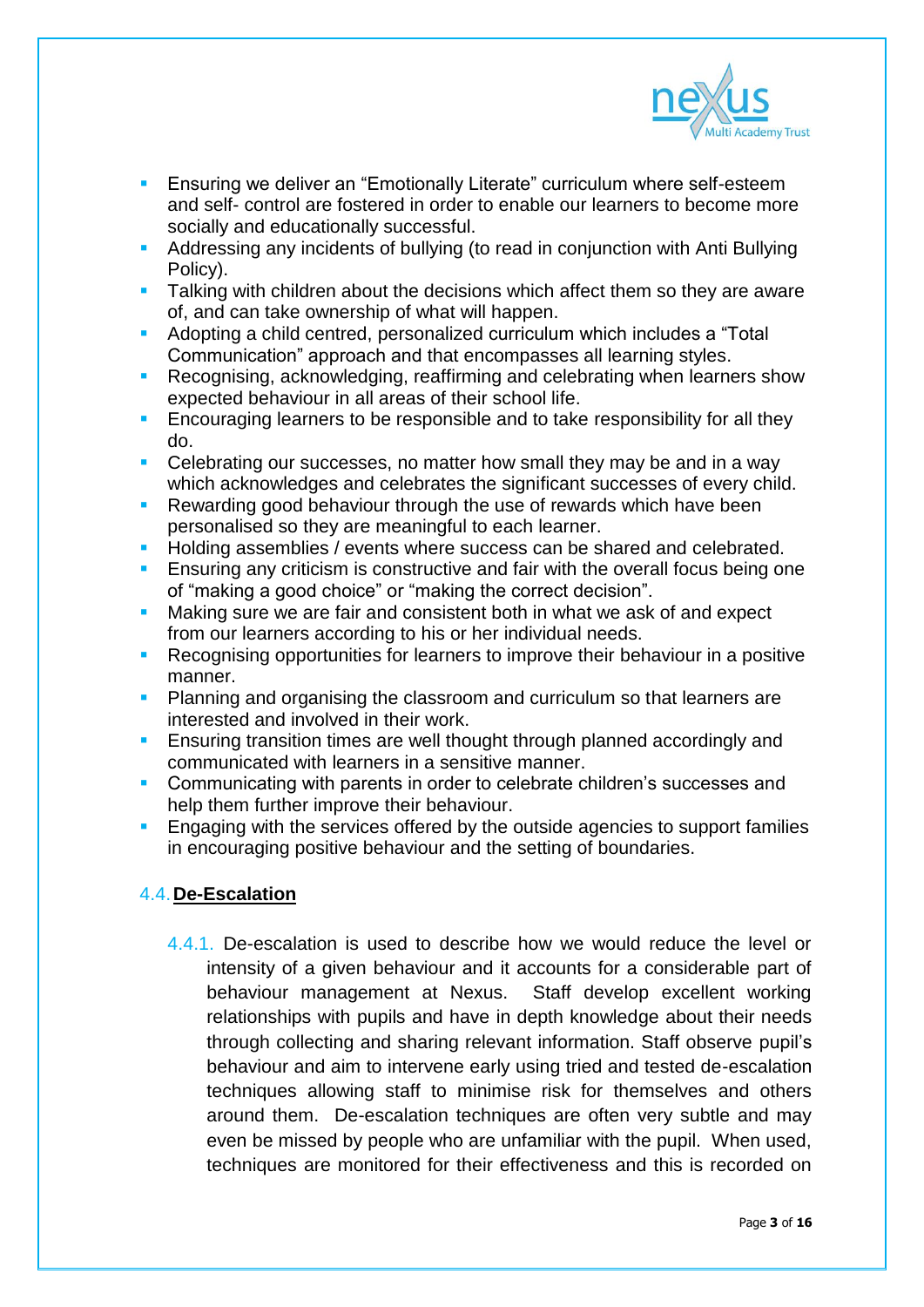

pupil's pen picture or behaviour plan. For an example of de-escalation techniques used at Nexus please see the de-escalation strategies section of the behaviour plan in.

# 5. Positive Handling

- 5.1.In accordance with Team Teach the term 'Positive Handling' is used to describe a 'broad spectrum of risk reduction strategies including use of safe spaces, safe environments, comfortable environments, diversions, calm stance and posture, non-threatening facial expressions, low tone, volume and pace in communication, careful, use of words, physical reassurance and prompts, effective guides and escorts, releases and holds with minimum drama and effort'.
- 5.2.Positive handling should only be used when de-escalation techniques have been tried and have been unsuccessful or an emergency situation presents itself.
- 5.3.*Section 550a of the Education Act 1996* allows teachers and other members of staff authorised by the Headteacher, 'to use such force as is reasonable in circumstances where the pupils may need to be prevented from engaging in behaviours which are likely to cause injury to themselves, others or damage property'.
- 5.4.In Nexus all staff permitted to use positive handling techniques by the Head Teacher are Team Teach trained. This training is updated at a minimum every two years and it is fundamentally a whole team approach. Preferably, the minimum number of staff required to deal with an incident is two. This is for various reasons e.g. even if the other person does not become physically involved, they can act as a witness, offer advice and support as a critical friend, or get more help if required. However, there are occasions when one person arrives to an incident first and may have to take action alone. For this reason, the Team Teach programme includes single person responses as well as team responses when guiding pupils.
- 5.5.Team Teach techniques apply a gradual and graded approach and are designed to 'minimise risk and help people maintain positive relationships'. Staff undertaking positive handling must use their professional judgement to ensure that their response is always 'reasonable, proportionate and necessary'.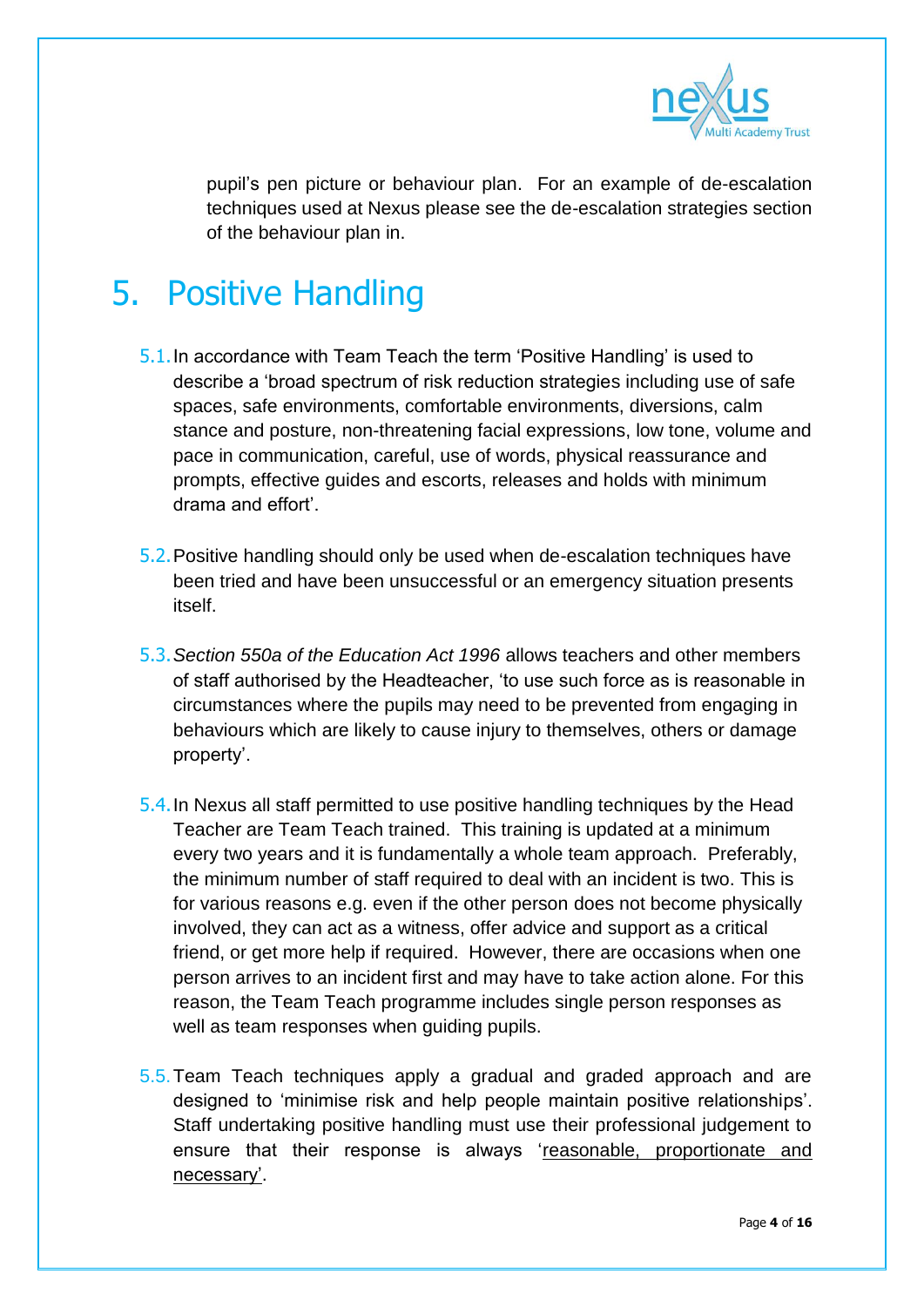

# 6. Restrictive Physical Intervention (RPI)

- 6.1.Although every effort is made to observe and intervene early to keep incidents low key occasionally some pupils need more intense intervention in the form of Restrictive Physical Intervention (RPI). RPI refers to the positive application of force with the intention of protecting the pupil from harming themselves, others or seriously damaging property.
- 6.2.When using RPI Team Teach states that staff must always consider:
- 'The best interest of the pupil (considering medical needs, physical disabilities, sensory impairments)
- What is a **reasonable** amount of force?
- **What intervention is proportionate** to the circumstance
- Which intervention is **necessary'**?
- 6.3.Furthermore, if RPI is required Team Teach state 'staff must be aware of elevated risks for the following interventions:
- **Positional Asphyxia,**
- **Pressure to the neck**
- **Prone holds (lying on front)**
- **Supine holds (lying on back)**
- Seated holds
- **Standing holds**
- **Extreme Exertion'**
- 6.4.**ALL** staff must monitor pupils closely during any RPI and look out for signs of distress. If pupils experience any distress staff must immediately modify the supportive hold or release the pupil. This must then be clearly recorded on the CPOMS database and reported to the SMT to ensure it does not happen again.

### 7. Time out, Withdrawal and Seclusion

7.1.It is imperative for staff to understand the subtle differences between time out, withdrawal and seclusion to ensure that they are acting both within the school guidelines and more importantly within the law. The *DFES/DOH Guidance (2002)* defines these areas as: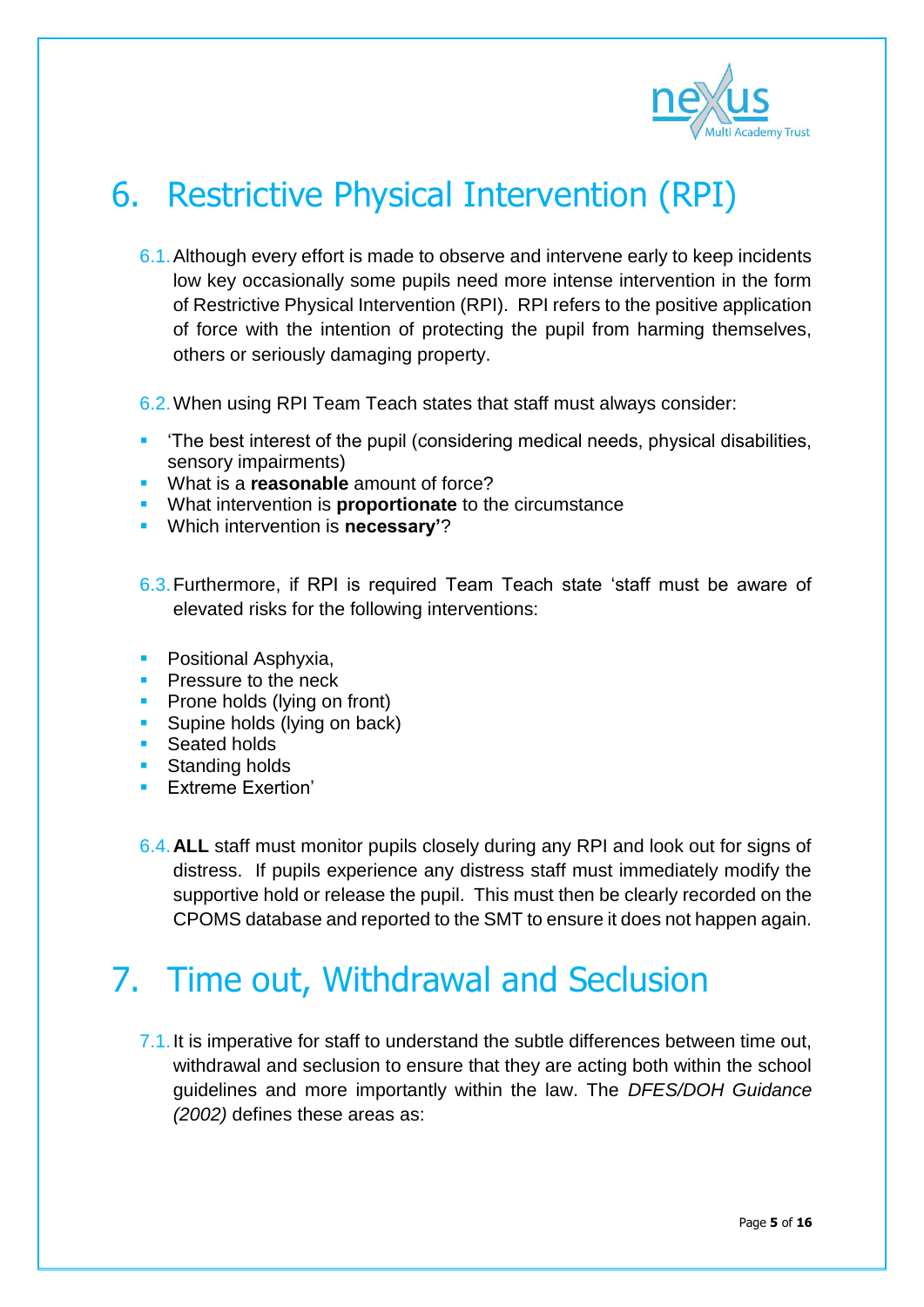

- **Time out** involves restricting a pupil's access to positive reinforcements as part of a behavioural programme e.g. When a pupil needs a low stimulus environment in order to support them for a short period of time.
- **Withdrawal** is removing a pupil from a situation which causes anxiety or distress to a location where they can be continuously observed and supported until they are ready to resume their usual activities.
- **Seclusion** is when a pupil is forced to spend time alone against their will. (This requires statutory powers)
- 7.2. If time-out or withdrawal is used as an ongoing behavioural strategy they must be
- Shared with parents
- Signed up to by all relevant parties
- Recorded on CPOMS database

# 8. De-briefing Post Incident

- 8.1. Where appropriate pupils are given the opportunity to think about an incident afterwards. This is done on an individual basis which is linked to the pupil's level of understanding and these ideas are included in pupil's behaviour plan. De-briefing aims to help pupils understand what has happened and why, learn better ways to act in given situations and rebuild relationships with those involved. It focuses on how the pupil feels and what their unmet need was or what they were trying to communicate. An example of de-briefing sheets can be seen in Appendix 6.
- 8.2. In addition to this it is also important for staff to have the opportunity to debrief following an incident. This is usually done informally during a class meeting at the end of the day. Staff also have the option to meet with and discuss an incident or behaviour with the senior management team (SMT) or behaviour team if they choose to do so.
- 8.3.All behaviour plans are monitored and evaluated during class meetings. They are updated at a minimum twice a year but best practice is for them to be updated if there is a change in behaviour or if the severity or frequency of a behaviour increases. It is always worth considering if the change in behaviour is due to a physical pain and any clues the pupils can tell us should be noted down to share with parents/carers.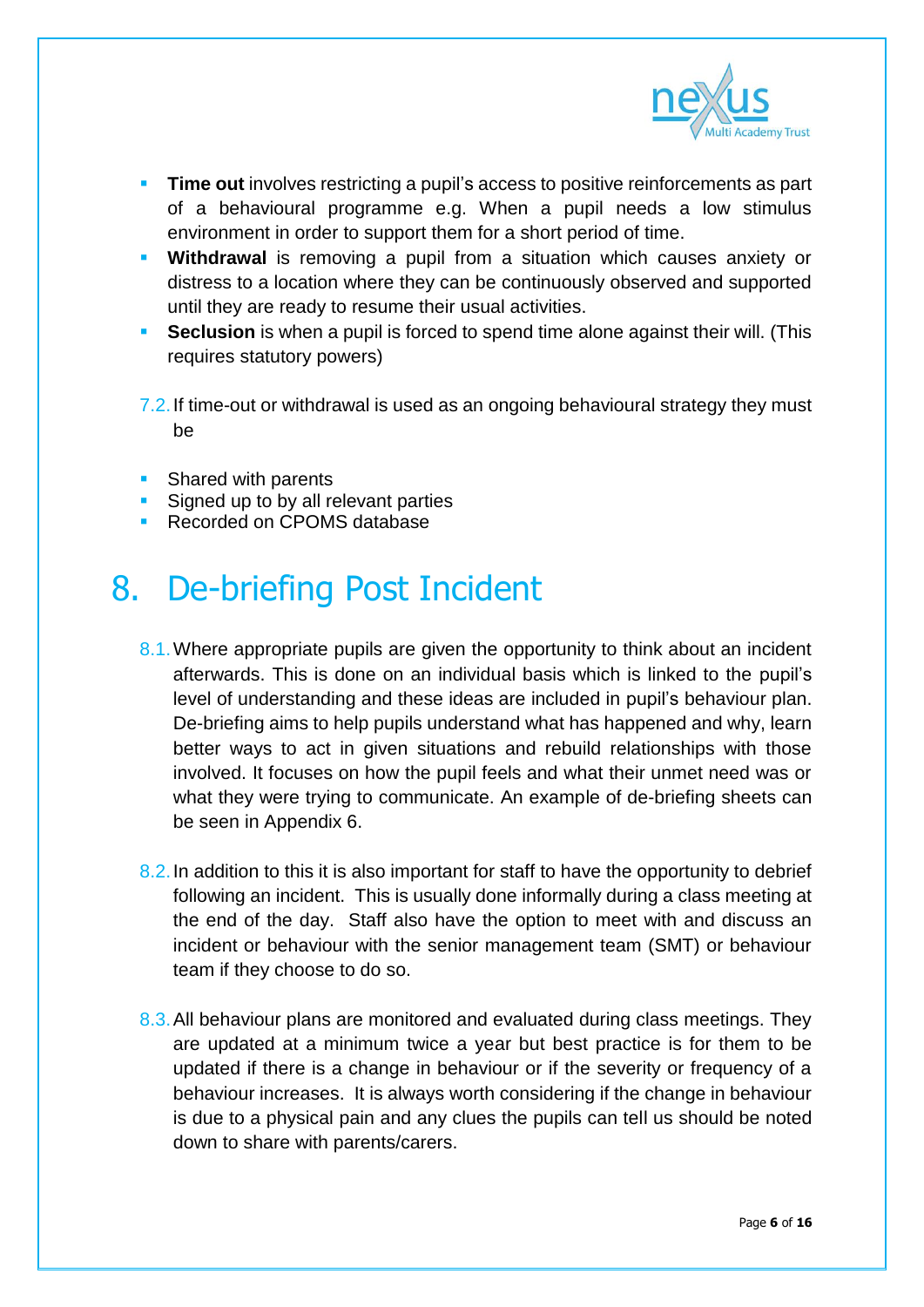

8.4. After a suitable period of time if a behaviour plan is having minimal impact staff may seek further guidance through liaison with colleagues, the senior management team or the behaviour team to further discuss issues and share ideas. If pupils continue to display inappropriate behaviours it may be necessary to seek further guidance from outside professionals who we can work alongside such as Positive Behaviour Service, Educational Psychologist, CAHMS, Team Teach. An example of how this is applied in Nexus is included in Appendix 1.

### 9. Recording

- 9.1.Any incidents that require the use of RPI must be recorded on the CPOMS system.
- 9.2.Individual schools within the Nexus Multi Academy Trust may use their own individualised incident recording systems alongside CPOMS.
- 9.3.In addition to recording RPI staff are encouraged to use CPOMS to its full potential by tracking both serious and minor incidents. The database is able to interrogate data to identify patterns and the results can be presented in a variety of ways. This information should be used to proactively inform behaviour plans (Appendix 2) and monitor the effectiveness of changes made.
- 9.4. It is the responsibility of the staff involved in an incident to record it on the CPOMS database as this person has the most knowledge of the how and why the incident has occurred. It is best practice for staff to input any serious incidents as a team to ensure all information is included and correct.

# 10. Use of CPOMS data

10.1. The CPOMS database is monitored both daily and weekly by a member of the SMT who is looking out for any arising issues or serious incidents. At the end of each half term all of the data that has been logged across the school is collated and analysed for patterns and trends..

### 11. Behaviour Plans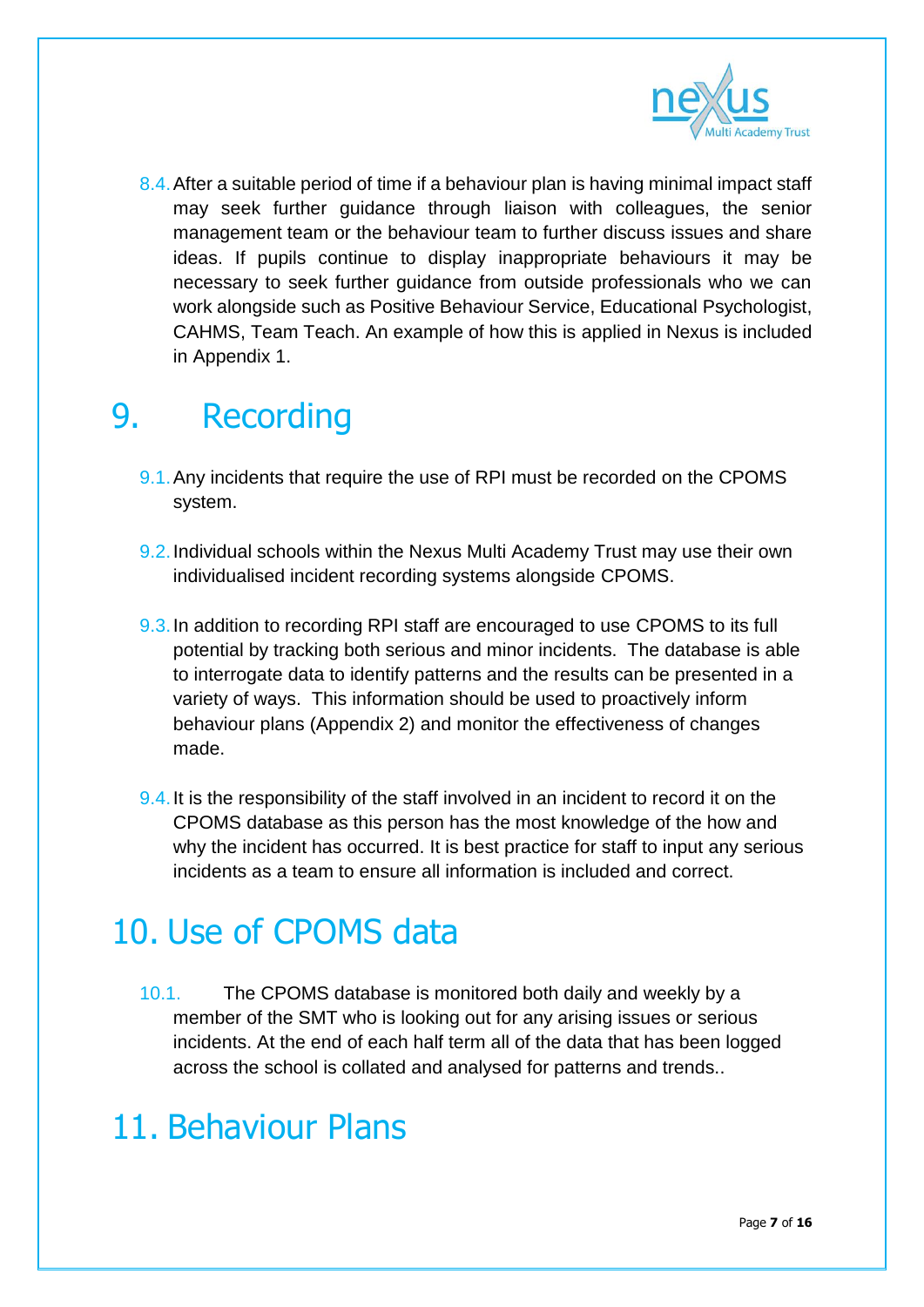

11.1. Child or young people who are identified as likely to require the use of force to control or restrain as part of their behaviour management will require a 'Positive Emotional and Behavioural Support Plan which will be additional to their Individual Education Plan. This is drawn up by the class team, the Team Teach coordinator responsible in response to the risk posed by the child or young person's behaviour and is shared with all staff, parents or carers, other agencies involved and the child or young person if appropriate.

# 12. Informing Parents/Carers

- 12.1. At Nexus we feel that sharing information between school and home is imperative to help decode and understand what a pupil may be feeling or trying to communicate. Sharing systems that work and the pupil is able to use enables the transfer of skills across both settings and in keeping with this staff aim to share all updates with parents/carers.
- 12.2. Following a serious incident or any incident where RPI has been involved staff will inform parents/carers via the phone or home/school link book.
- 12.3. Parents/carers should be involved in the development of behaviour plans.

# 13. Informing Other Agencies

13.1. Occasionally it may be required for school to update other agencies involved with pupils. CPOMS data may be used to inform medical or multidisciplinary meetings and where possible this should be communicated with parents and carers beforehand. In line with the legal requirements set out by the Data Protection Act (2018) any personal information will be used correctly and safely.

### 14. Injuries to Pupils / Staff

- 14.1. If a pupil or member of staff is injured during an incident the incident must be recorded on CPOMS.
- 14.2. If a child is injured during an incident they should seek medical advice from a first aider as soon as they are calm enough to receive it. Parents/carers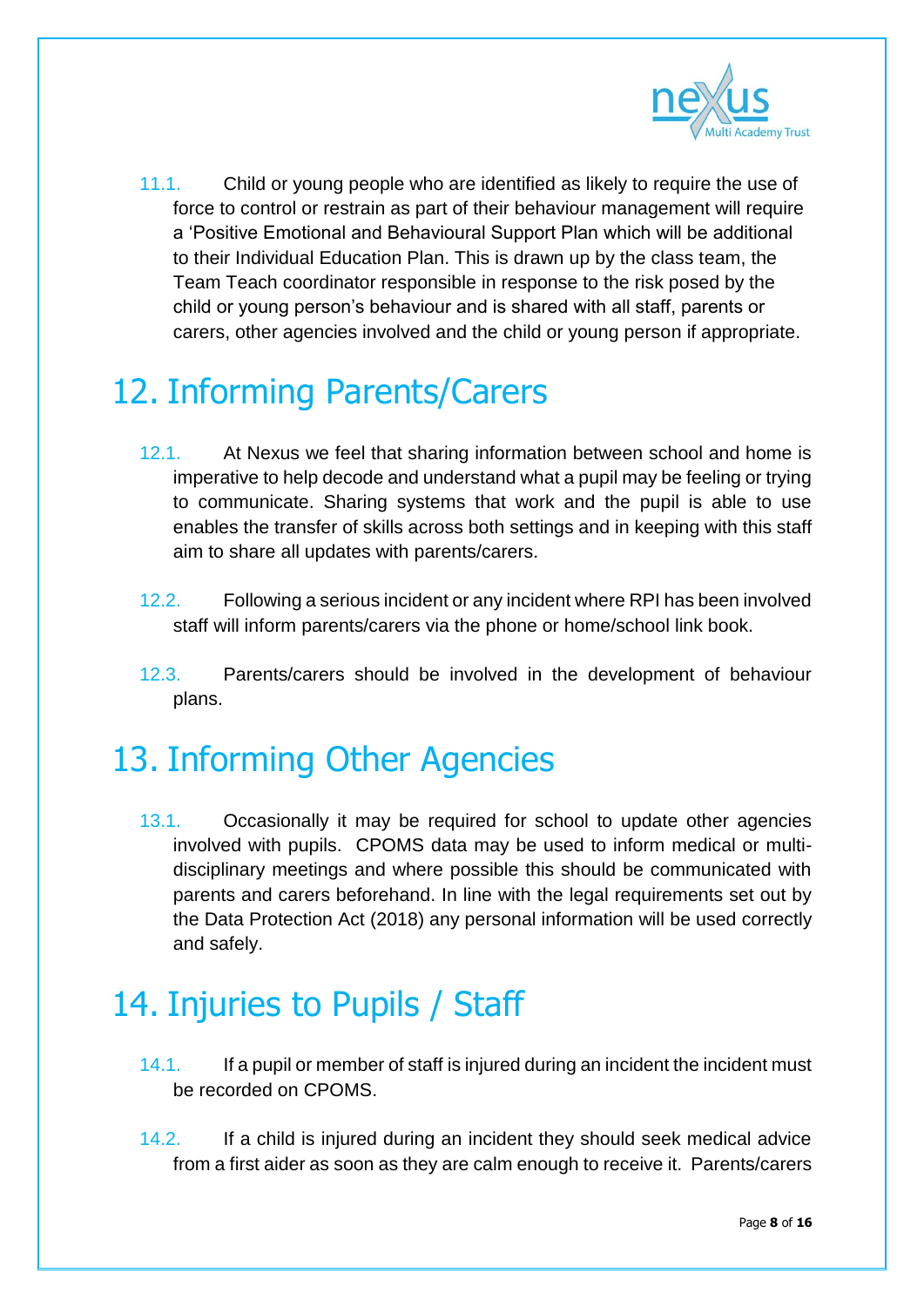

should be informed via a letter from the First Aider, by phone or by home school link book.

- 14.3. If a member of staff is injured during an incident they should leave the incident as soon as it is safe to do so and receive medical advice from the First Aider.
- 14.4. All staff should refer and adhere to the *Health and Safety Policy* for further guidance in this area.

# 15. Safeguarding, Complaints and Whistleblowing

15.1. As outlined in our *Child Protection and Safeguarding Policy* we strive to 'create an environment and an ethos whereby all staff and volunteers feel able to raise concerns'. Therefore, we encourage staff that are concerned about the wellbeing of a pupil or feel that an incident has not been dealt with in the best interest of the pupil to adhere to the Child Protection and Safeguarding Policy, Complaints Policy and the Whistle Blowing Policy for further guidance.

# 16. Further Support

- 16.1. If RPI has been used on one occasion the child's family must be informed on the same day (i.e. a phone call home from the Class Teacher or Teaching Assistant). Discussions between the Behaviour Lead, Team Teach Tutor and Class Teacher must also take place. Here an agreement will be made and recorded as to the most appropriate RPI to be used should the situation arise again. This must be built into the child's Individual Support Plan.
- 16.2. At this point the class team will:
- **Undertake ongoing observations**
- **Attend meetings where they will engage with others (i.e. the Behaviour Lead)** and the Team Teach tutor) to look at developing a structured support.
- Implement this whilst continuing to observe and record using the Record of Behaviours This will then be monitored for a further half term at which point staff will work alongside the Behaviour Lead to evaluate the Hierarchy of Support.
- If the team conclude this is working it should be continued but evaluated regularly.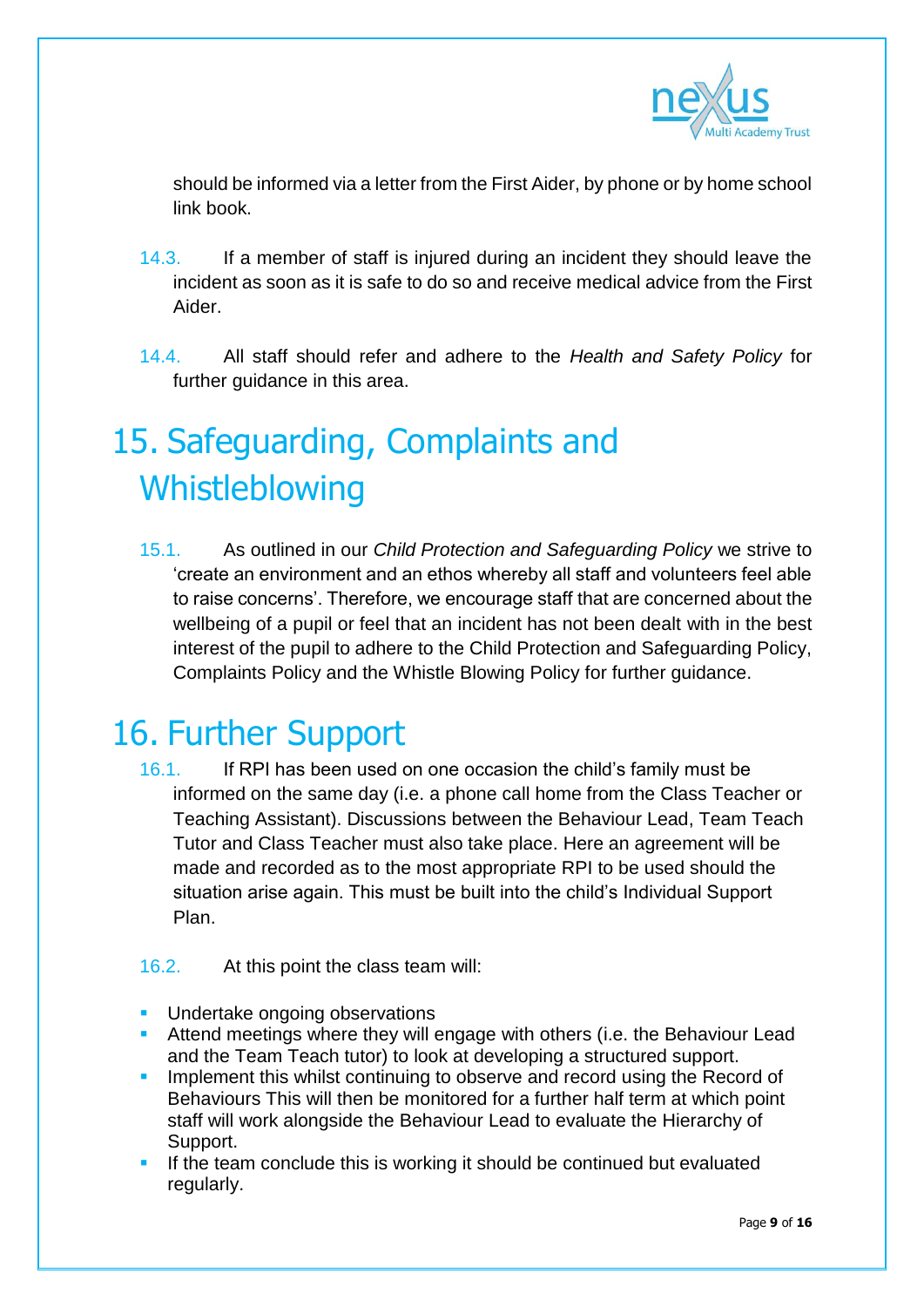

- If the team conclude the plan is not working, then a meeting with the SMT should be arranged. This will enable the team to discuss and determine the next steps including referral to outside agencies.
- 16.3. At Nexus we acknowledge and value the support offered to us by outside agencies (e.g. the Educational Psychology Service). Where learners have not benefited from a modified approach to the behaviour system the class team will contact the school's Senior Leadership Team and a referral will be made to the relevant outside agency/agencies. The school will then work alongside such agencies to support learners.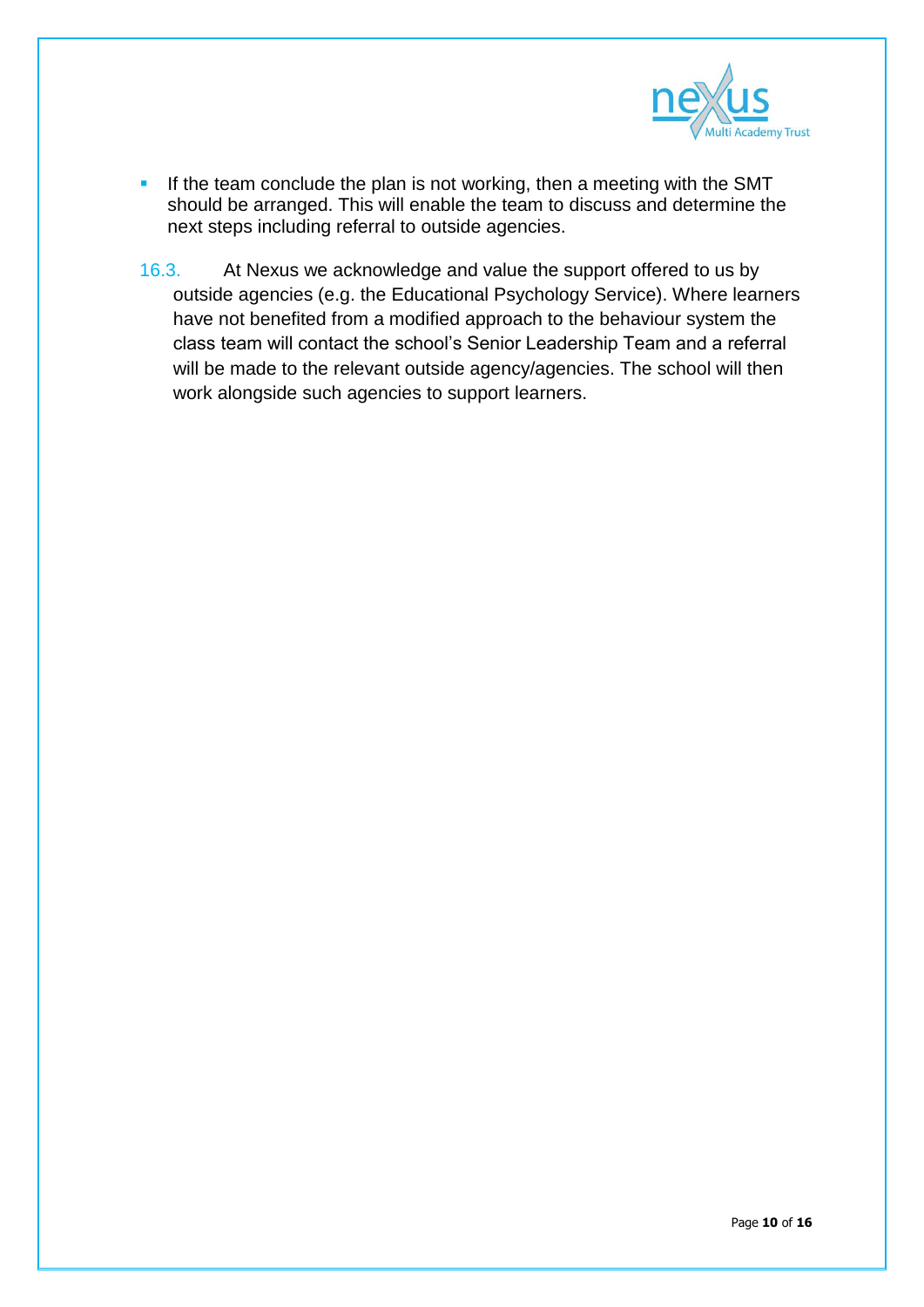

#### **Appendix 1**

#### Nexus incident report

| Seen by head:                                                                            |       | Date seen by head:                   | Log number:                       |           |
|------------------------------------------------------------------------------------------|-------|--------------------------------------|-----------------------------------|-----------|
| <b>Section A</b>                                                                         |       |                                      |                                   |           |
| Name of child:                                                                           |       |                                      | Year group:                       |           |
| Date of incident:                                                                        | Time: |                                      |                                   | Location: |
| Name of staff involved:                                                                  |       | Names of witnesses:                  |                                   |           |
|                                                                                          |       |                                      |                                   |           |
|                                                                                          |       | Reason for intervention              |                                   |           |
| Danger to self                                                                           |       | Danger to others                     |                                   |           |
| Severe damage to property                                                                |       | Committing an offence                |                                   |           |
|                                                                                          |       |                                      |                                   |           |
| De-escalation techniques used & effectiveness rating (1=Not Effective 10=Very Effective) |       |                                      |                                   |           |
| Verbal advice & Support                                                                  |       | C.A.L.M talking                      |                                   |           |
| <b>Distraction</b>                                                                       |       | Options offered                      |                                   |           |
| Time out offered<br>Time out directed                                                    |       | Planned ignoring<br>Success reminded |                                   |           |
| Transfer adult                                                                           |       |                                      |                                   |           |
| Choices                                                                                  |       | Contingent touch<br>Listening        |                                   |           |
| Reassurance                                                                              |       |                                      | Social Space (CALM Body language) |           |
| Appropriate behaviour                                                                    |       | Negotiation                          |                                   |           |
| <b>Praise Points</b>                                                                     |       | Take up time                         |                                   |           |
| Other                                                                                    |       | Please specify:                      |                                   |           |

Details of incident: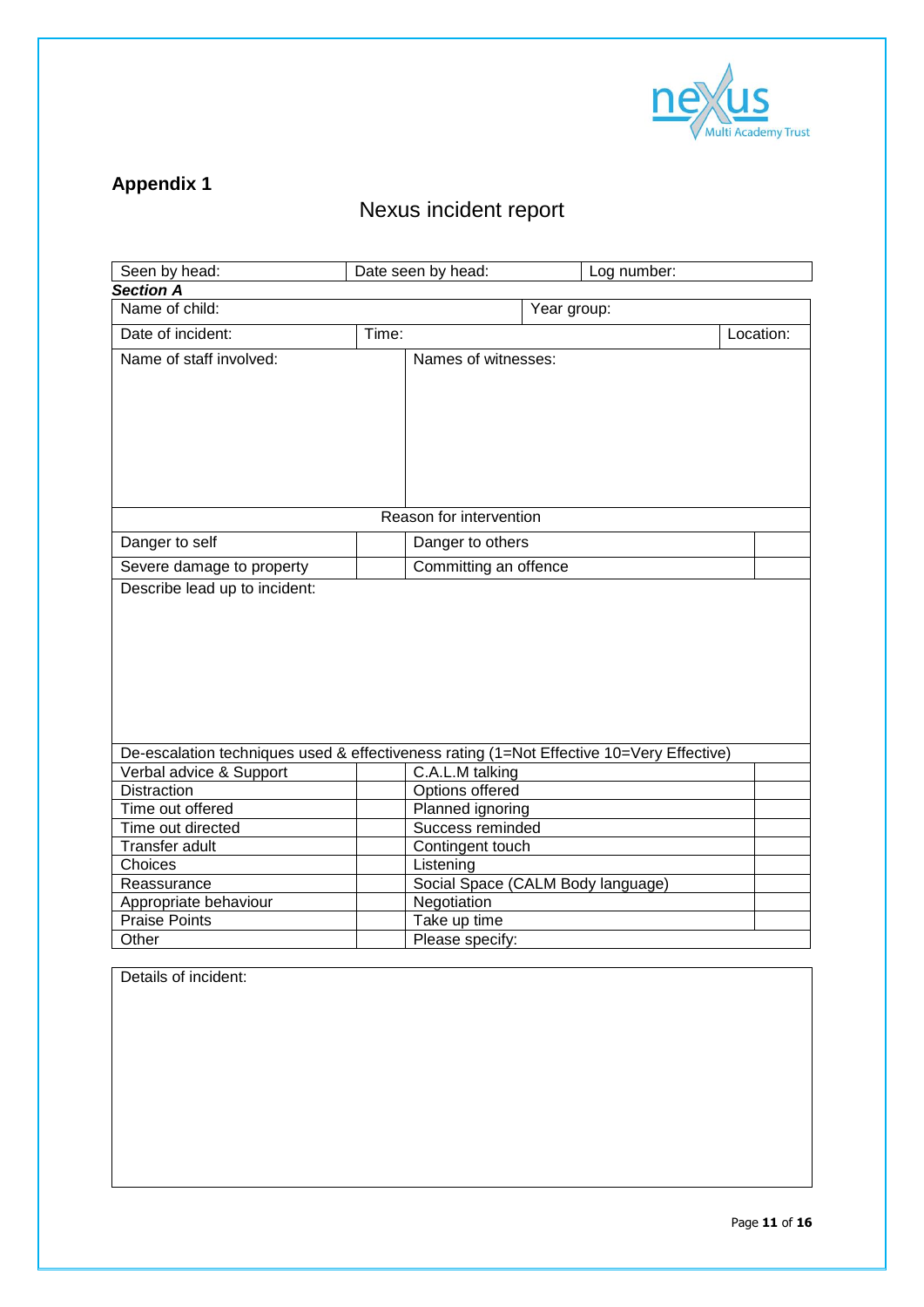

#### *Section B (To be completed if Physical controls were used)*

| Positive handling strategies used & effectiveness rating (1=Not Effective 10=Very Effective) |  |                        |  |                       |  |
|----------------------------------------------------------------------------------------------|--|------------------------|--|-----------------------|--|
| Caring C Guide                                                                               |  | <b>Friendly Escort</b> |  | Single Elbow          |  |
| Figure of four                                                                               |  | Double Elbow           |  | Single Elbow in seats |  |
| Single Elbow in seats                                                                        |  | Wrap                   |  | Wrap on floor         |  |
| Seated Wrap                                                                                  |  | <b>Half Shield</b>     |  | Other                 |  |

| <b>Breathing Monitored</b>        | Number of staff involved |  |
|-----------------------------------|--------------------------|--|
| Duration of physical intervention |                          |  |

#### *Section C Medical intervention (Please mark every box YES or NO)*

| Injury suffered by child  | Please specify: |
|---------------------------|-----------------|
| Treatment required        | Please specify: |
| Injury suffered by staff  | Please specify: |
| <b>Treatment required</b> | Please specify: |
| Injury suffered by others | Please specify: |
| Treatment required        | Please specify: |

#### *Section D Follow up*

| What happened from the child's point of view?                                           |
|-----------------------------------------------------------------------------------------|
|                                                                                         |
| How did the child feel?                                                                 |
|                                                                                         |
| What will the child do differently next time they feel that way?                        |
|                                                                                         |
| Review of pupil's Risk Assessment / Care and Support Plan as a result of this incident: |
|                                                                                         |
|                                                                                         |
|                                                                                         |

| Witness signatures |       |                      |  |
|--------------------|-------|----------------------|--|
| Signed:            | Date. | Independent advisor: |  |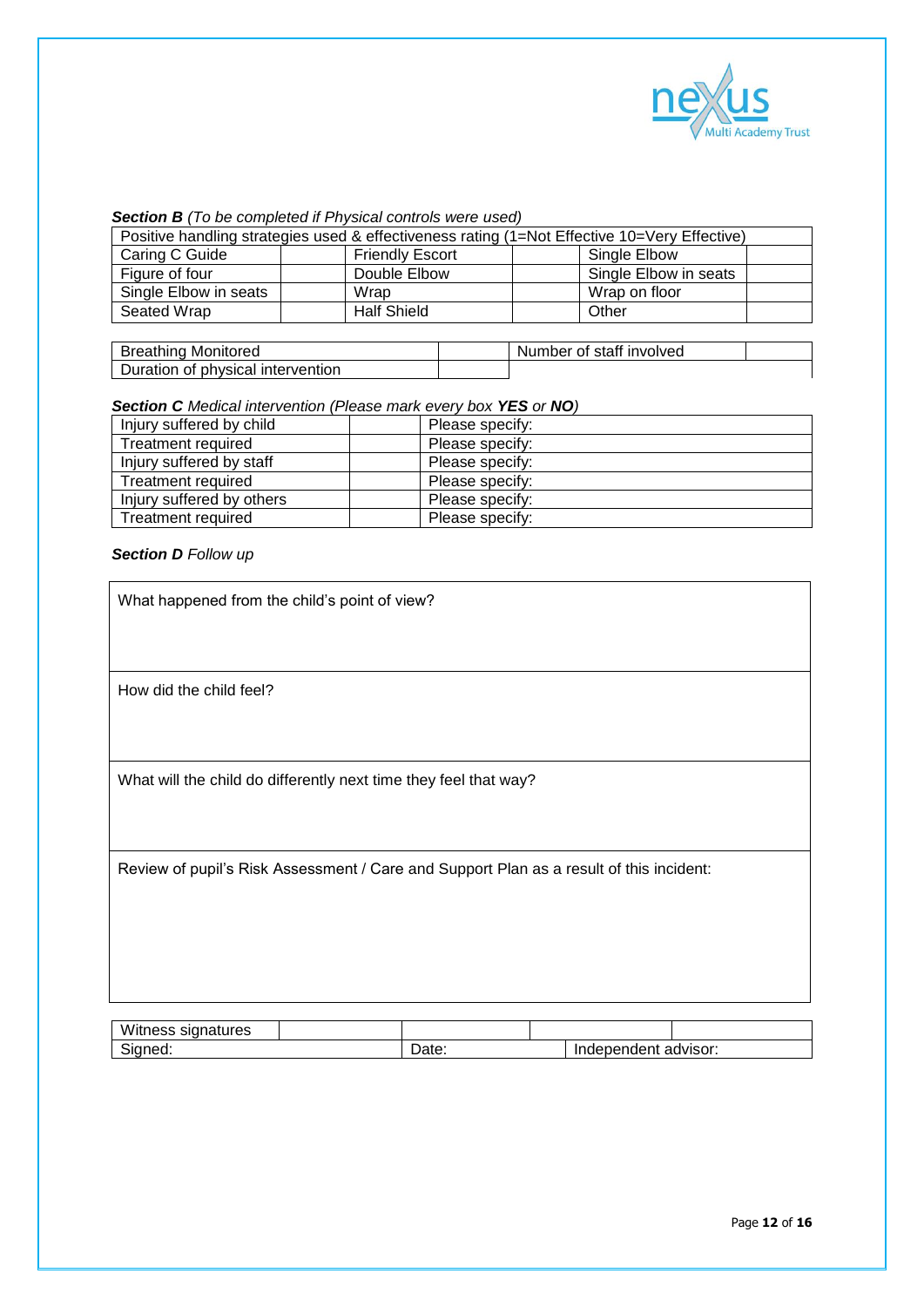

#### Appendix 2

#### My Plan

Name: Name: Date of Plan: Review Date of Plan:

What does my behaviour look like?

| <b>Stage 1 Anxiety Behaviours</b> | Stage 2 Defensive Behaviours  | Stage 3 Crisis Behaviours |
|-----------------------------------|-------------------------------|---------------------------|
| My Behaviour:                     | My Behaviour:                 | My Behaviour:             |
|                                   |                               |                           |
|                                   |                               |                           |
| What I can do to help myself?     | What I can do to help myself? | What I can do to help?    |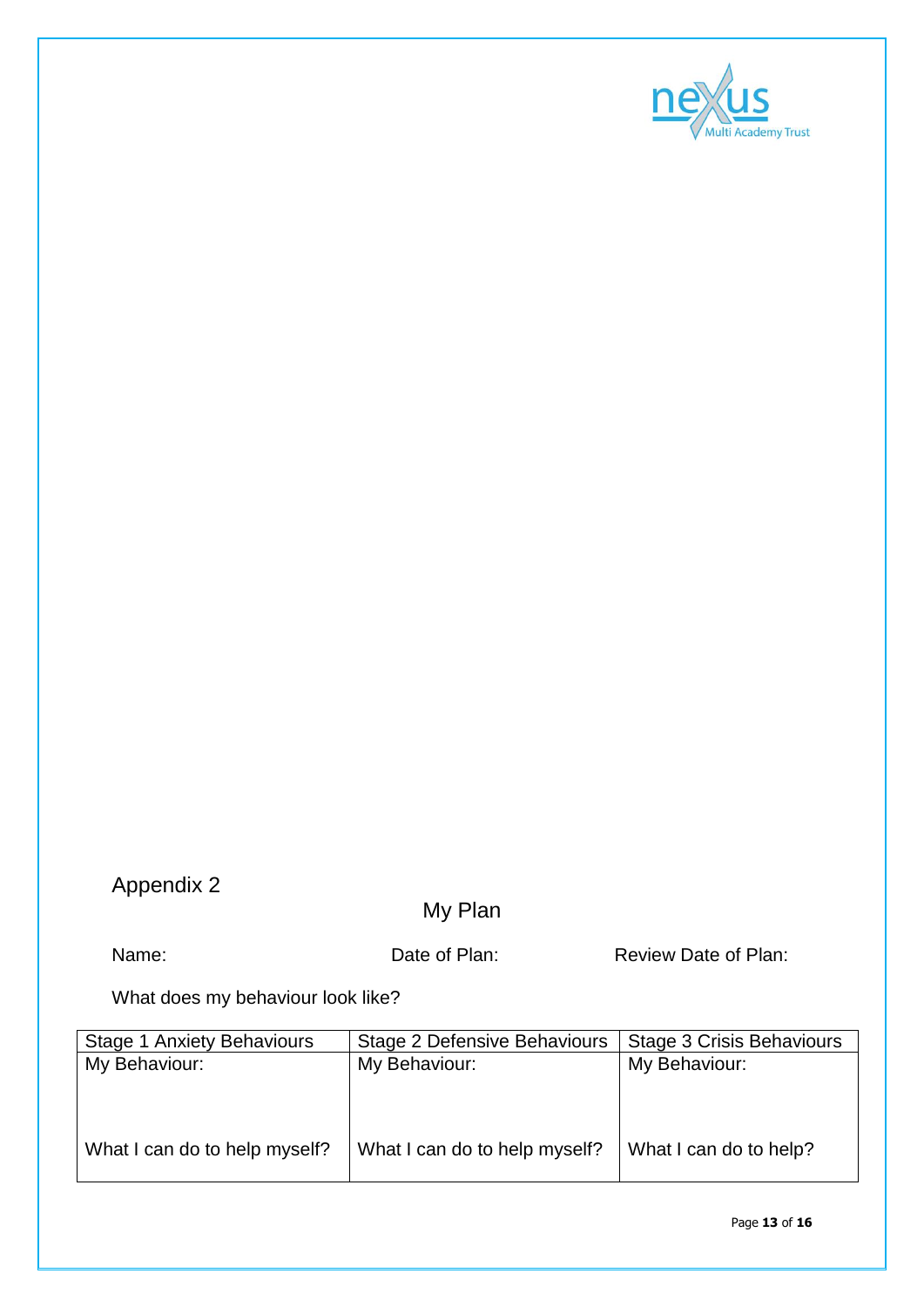

| What you can do to help? | What you can do to help? | What you can do to help? |
|--------------------------|--------------------------|--------------------------|
| Stage 4 Depression       | Stage 5 Recovery         | Stage 6 Follow up        |
| My Behaviour:            | My Behaviour:            | My Behaviour:            |
| What I can do to help?   | What I can do to help?   | What I can do to help?   |
| What you can do to help? | What you can do to help? | What you can do to help? |

#### What are my triggers?

**Rewards** 

#### **De-escalation skills**

|                             | Try | <b>Avoid</b> | <b>Notes</b> |
|-----------------------------|-----|--------------|--------------|
| Verbal advice and support   |     |              |              |
| Giving space                |     |              |              |
| Reassurance                 |     |              |              |
| Help scripts                |     |              |              |
| Negotiation                 |     |              |              |
| <b>Limited Choices</b>      |     |              |              |
| Humour                      |     |              |              |
| <b>Logical Consequences</b> |     |              |              |
| <b>Tactical ignoring</b>    |     |              |              |
| Take up time                |     |              |              |
| Time-out                    |     |              |              |
| Supportive touch            |     |              |              |